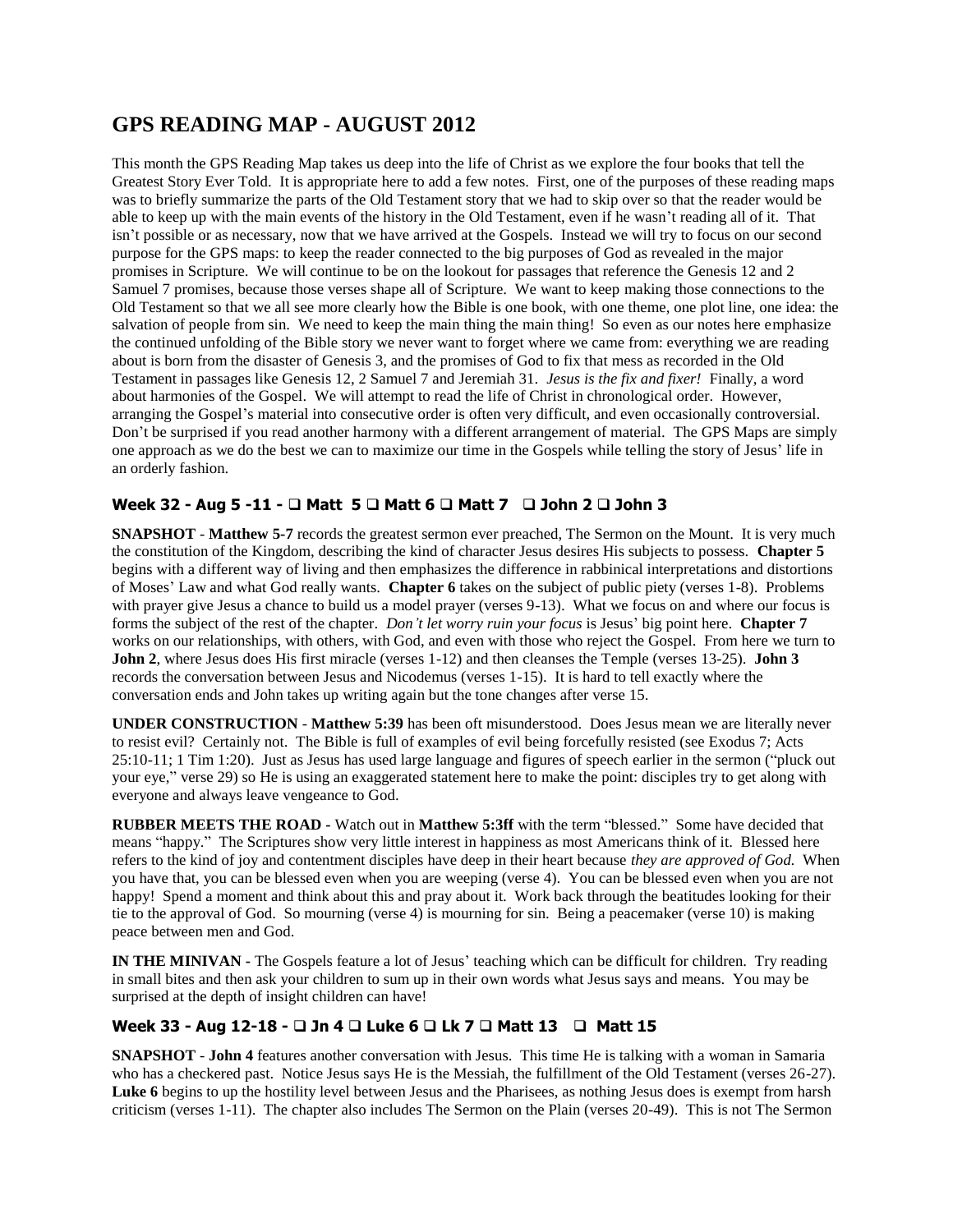on the Mount and we shouldn't try to "harmonize" the two (as if that was needed). Jesus probably preached this basic sermon everywhere - it was His basic sermon on the nature of Kingdom citizens! **Luke 7** shows strong faith in a non-Israelite (verse 9), and some questions from John the Baptist (verses 18-35). These questions give Jesus the opportunity to affirm that He is the Messiah Isaiah spoke of (verses 22-23). Jesus is anointed by a sinful woman (verses 36-50), but this is not Mary who anoints Jesus' feet in Bethany shortly before His death (see John 12). **Matthew 13** is the great chapter of parables. **Matthew 15** gives us more of Jesus' great teachings and recognizes the faith of a Gentile woman (verses 22-28). Notice she calls Jesus "son of David" (verse 21), a connection to 2 Samuel 7.

**UNDER CONSTRUCTION** - The story of Jesus' disciples plucking wheat on the Sabbath and Jesus' justification of it (**Luke 6:1-5**) has been often misunderstood. All Jesus does is note the lack of criticism of David for doing what was surely wrong, while His disciples are attacked for doing something that wasn't a violation of God's Law. We can be sure that if the disciples were sinning, Jesus would have taken care of it! This is just a case of Pharisaical hypocrisy. Was Jesus rude to the Sidonian woman in **Matthew 15:26**? We don't know the tone of voice or whether Jesus said what He did in a playful way with a twinkle in His eye. Jesus certainly is willing to test one's faith but that doesn't infer He was being deliberately mean to this woman.

**RUBBER MEETS THE ROAD -** In **Matthew 13** Jesus tells those great "earthly stories with a heavenly meaning." Go back and re-read why Jesus said He told parables (verses 14-17). Do you get it? Parables sifted the crowds, pushing away the uninterested and attracting those who want the Lord. People who didn't care about Jesus walked away baffled by His strange stories. People who wanted more thought about the stories and even asked about them (verse 10). Ask yourself, "What would I have done?" What is your attitude toward the harder parts of Scripture? Is that an excuse to pack up and go, or will you pursue Jesus even more through the Word?

**IN THE MINIVAN -** Talk with your kids about speaking to those no one wants to talk to, like Jesus did in **John 4**. What is the disciple's attitude to be towards the outcast? Pick up Jesus' discussion of how the outcast are often the very ones that can accept God in **Luke 7:20-26.** Talk about why it is that the rich, the social climbers, the "haves" often reject Jesus.

#### **Week 34 - Aug 19-25 - Mark 6 Matt 16 Luke 9 Lk 10 Lk 15**

**SNAPSHOT - Mark 6** is a long chapter. Jesus is rejected at His home base (verses 1-6), sends out the Twelve (verses 7-13), and John the Baptist is murdered (verses 14-29). Then Jesus feeds the five thousand (verses 30-44), the only miracle recorded in all four gospels. **Matthew 16** sees more ill will between the Pharisees and Jesus. In the midst of that, we get Peter's great confession (verse 16). Note that this confession leads immediately to Jesus telling of His impending death and resurrection (verse 21). **Luke 9** also records the feeding of the five thousand, but also has the story of the Transfiguration (verses 28-36). The chapter ends with four failures by the disciples (verses 37-56), and more of Jesus' discipleship sayings (verses 57-62). **Luke 10** has one of Jesus' most famous parables, the Good Samaritan (verses 25-37). Notice that it is preceded with stories of the religious elite rejecting Jesus (verses 13-16). **Luke 15** has the three great parables on being lost. Jesus may tell all three stories to get to the story of the elder brother (verses 25-32), a fourth parable here that is often neglected. Note the heavy emphasis on celebration and joy in these stories.

**UNDER CONSTRUCTION** - Does Jesus suffer a "power failure" in Mark 6:5? No. The problem isn't with Jesus but faithless people who won't come to Him. He healed those who did!

**RUBBER MEETS THE ROAD -** Re-read Jesus and Peter's conversation in **Matthew 16**. Peter does well to acknowledge Jesus is the Messiah but watch how Jesus immediately talks about His death. Jesus never lets other's expectations and agendas determine what kind of Messiah He is. He always pushes the need for salvation from sin and His role as the Suffering Servant. If you had been standing there what would you have thought of this exchange between Peter and Jesus? Do you try to remake Jesus into a Messiah who does to please you?

**IN THE MINIVAN -** Focus on two events from our reading this week. First, the feeding of the five thousand is an awesome miracle that our children need to think about and imagine. What would it be like to be there? What would you have thought about Jesus afterward? What does this miracle say about Jesus? What should we learn from it? Second, talk about the lost and found parables of **Luke 15**. What does it mean to be lost? How does God feel about